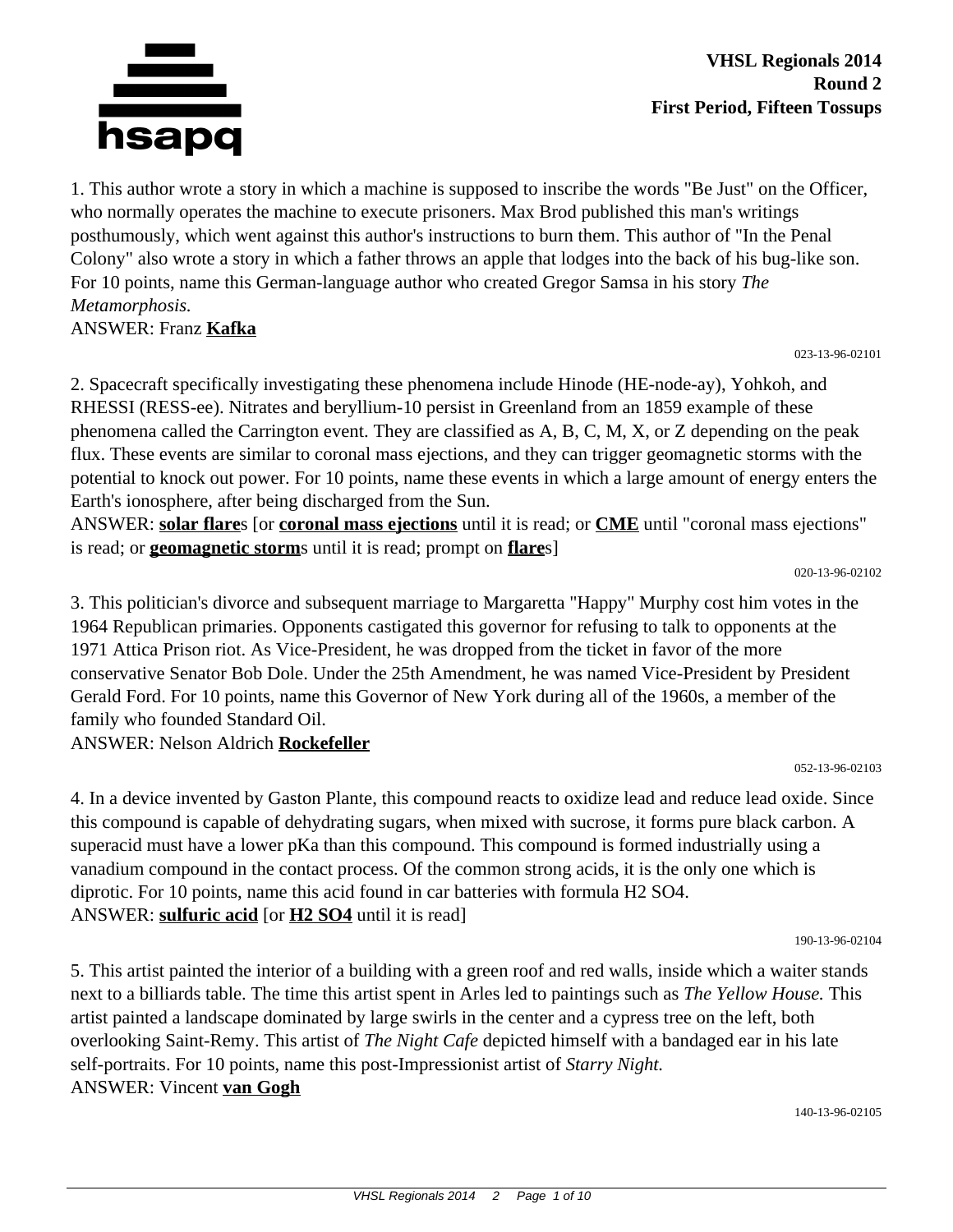6. Thales's (THAY-leez's) theorem describes this shape inscribed in a circle, with one side as a diameter to the circle. According to the exterior angle theorem, any exterior angle of this shape is greater than any remote interior angle. Two of these shapes may not be congruent in the ambiguous case, but they are congruent if they have side-angle-side or angle-side-angle equivalence. They can have at most one obtuse angle, since their internal angles sum to 180 degrees. For 10 points, name this polygon with three sides. ANSWER: **triangle**

132-13-96-02106

7. Several members of this party were implicated in scandals during the "Back to Basics" campaign. A leader of this political party was in power during Black Wednesday, when this party's country was kicked out of the Exchange Rate Mechanism. Michael Haseltine challenged another member of this party for leadership, eight years after that member of this party ordered an intervention in the Falkland Islands. For 10 points, name this British political party headed at different times by David Cameron and Margaret Thatcher, which opposes the Lib Dems and Labour. ANSWER: **Conservative** party [or **Tories**]

048-13-96-02107

8. The protein Cdc20 is not activated until the start of this stage. The cyclosome is also known as a complex that promotes this stage by breaking down securin. This stage occurs due to the removal of tubulin monomers from the "plus" end of a microtubule by the kinetochore (kin-ET-oh-core). Errors in this phase of mitosis can lead to Down's Syndrome and other nondisjunctions. For 10 points, name this stage of mitosis in which sister chromatids are segregated to opposite sides of the cell and which occurs between metaphase and telophase.

ANSWER: **anaphase** [prompt on **mitosis** until it is read]

190-13-96-02108

9. One of these beings died in St. Thomas, Ontario, supposedly while trying to save his friend, Tom Thumb, from being hit by a train, and was stuffed and donated to Tufts University by his owner. One of these creatures at Luna Park was electrocuted in 1903, an event infamously caught on film by Thomas Edison. Another of these creatures, named Mary, was lynched after killing her abusive trainer at the Sparks World Famous circus. For 10 points, name this type of animal exemplified by P.T. Barnum's "Jumbo," which grew up in the African bush.

#### ANSWER: **elephant**

052-13-96-02109

10. This man's son, who was known as "Castor," was probably poisoned by his wife, Livilla. This emperor eventually named Macro as the new head of the Praetorian Guard. This father of Drusus was in power when such people as Agrippina (ag-rip-EE-nuh) the Elder were purged by his scheming adviser, Sejanus (seh-JAH-nus). This emperor was the adoptive father of Germanicus and spent much of his later reign "retiring" on the island of Capri. During his reign, Jesus Christ was crucified. For 10 points, name this second Roman emperor, the stepson and successor of Augustus. ANSWER: **Tiberius** Claudius Nero [or **Tiberius** Julius Caesar]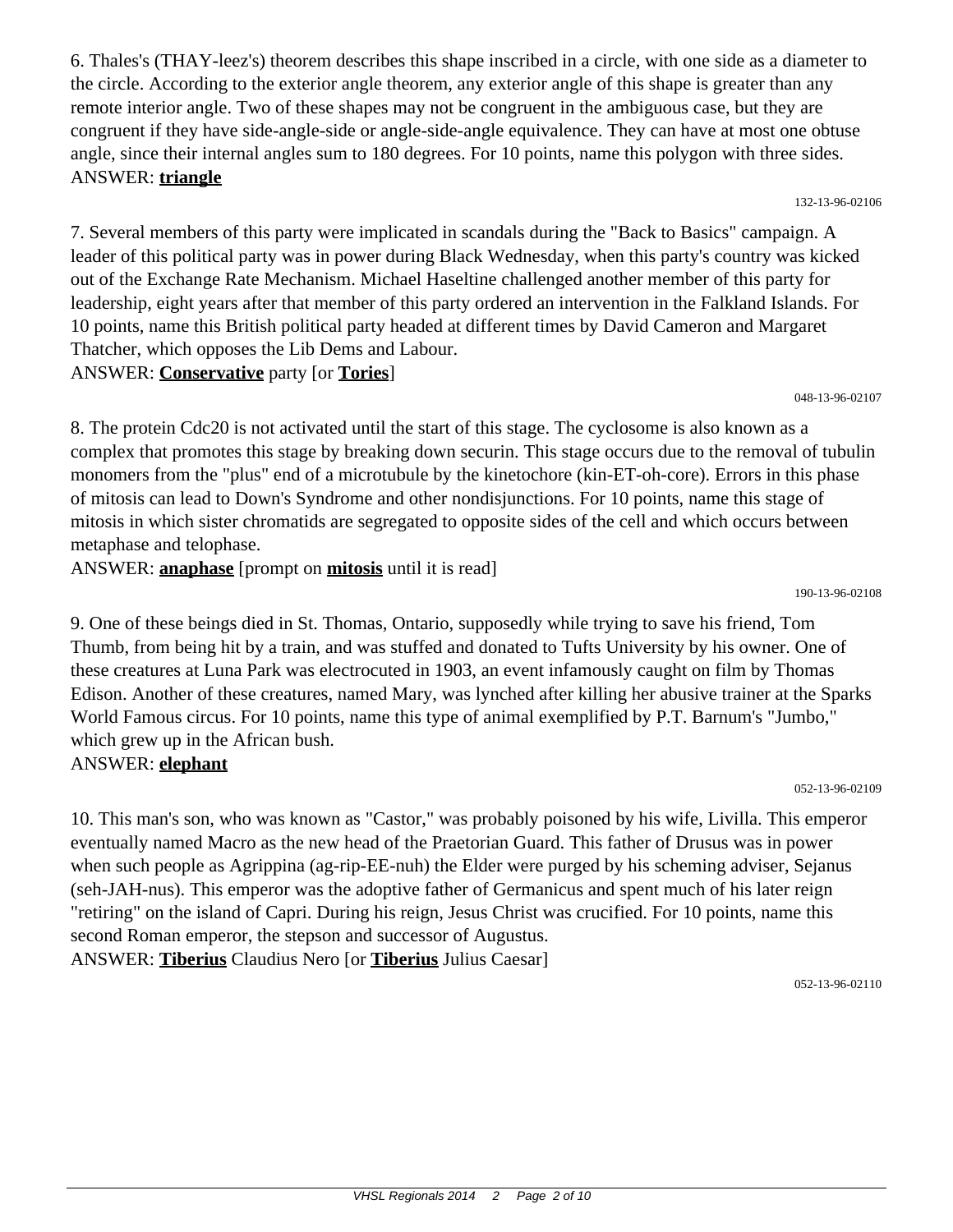11. Lido is located off the coast of this city. Napoleon stole the "Triumphant Quadriga," bronze statues of four horses, from a basilica in this city. A bridge over the Rio de Palazzo in this city is named because, in medieval times, passersby could hear prisoners sighing as they went off to their deaths. Murano is the center of this city's famed glassmaking industry. A symbol of this city is the lion, an emblem of St. Mark. The Rialto Bridge spans this city's Grand Canal. For 10 points, name this city on the Adriatic Sea in Italy, famed for its gondolas.

ANSWER: **Venice**

12. This author wrote a novel in which Herbert Stencil becomes tormented by a passage in his deceased father's diary and attempts to search for the title mysterious woman. That novel of his features Benny Profane and the Whole Sick Crew. This author created Pierce Inverarity, whose death causes Oedipa Maas to descend into paranoia. This man also wrote about a V-2 rocket labeled 00000, which Tyrone Slothrop attempts to find. For 10 points, name this American author of *The Crying of Lot 49* and *Gravity's Rainbow.* ANSWER: Thomas **Pynchon**

227-13-96-02112

190-13-96-02111

13. According to one story, this hero performed a katabasis (KAH-tuh-BAH-sis) by being eaten and regurgitated by a dragon. In another story, this hero attacked Iolcus (ee-OL-kus) with Peleus after his cousins were tricked into boiling his uncle, thinking that it would make him younger. This hero successfully yoked two fire-breathing bulls, and he lost a sandal while helping a disguised Hera cross a river. For 10 points, name this husband of Medea who led the Argonauts in their quest for the Golden Fleece.

ANSWER: **Jason**

14. This building is currently part of a historic site with the nearby Petersen House. Major Henry Rathbone was stabbed in this building by a knife-wielding assailant. Audience members laughed in this building after a line about a "sockdologizing old man-trap" was delivered. During a performance of the comedy *Our American Cousin* in this building, a man shouted "Sic semper tyrannis!" after jumping onto the stage. For 10 points, name this theater in Washington D.C. where John Wilkes Booth assassinated Abraham Lincoln. ANSWER: **Ford's** Theatre

052-13-96-02114

15. This author wrote a short story in which a captain agrees to hide Leggatt from the captain of the *Sephora.* This author of "The Secret Sharer" also created a narrator who thinks that a Russian man he meets looks like a harlequin. A frame narrative for a story by this author takes place aboard the *Nellie.* In that story by this author, The phrase "Exterminate all the brutes!" is found by Charles Marlow in a report written by Kurtz. For 10 points, name this Polish-born author of *Heart of Darkness.* ANSWER: Joseph **Conrad** [or Jozef Teodor Konrad **Korzeniowski**]

023-13-96-02115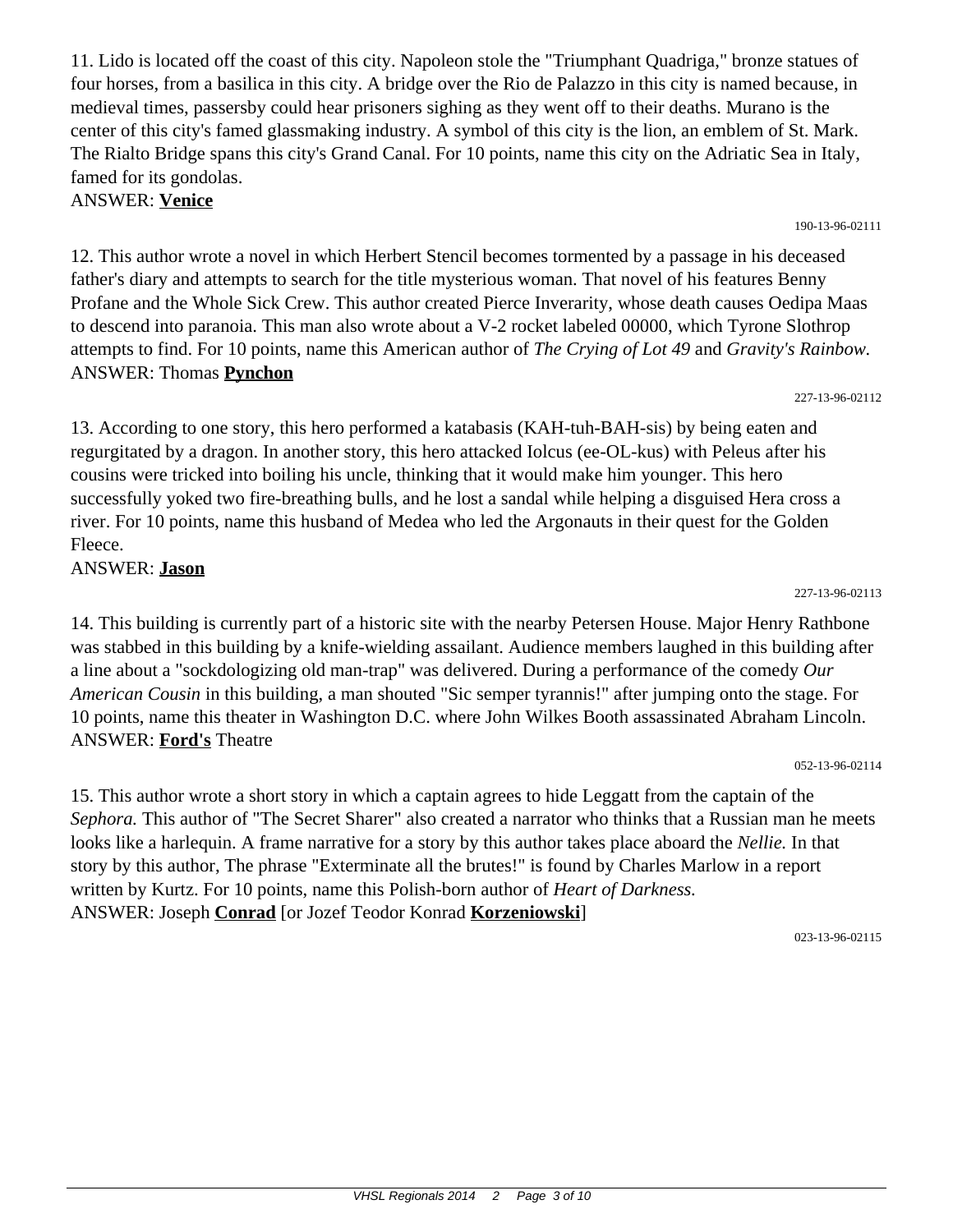

1A. At what event does Jesus turn water into wine in the Gospel of John? ANSWER: the **Wedding at Cana** [or the **Marriage at Cana**]

1B. What actor directed and starred in both *The Town* and *Argo*? ANSWER: Ben **Affleck**

2A. What Greek letter denotes a change in a quantity as well as identifying functions named for Kronecker and Dirac?

### ANSWER: **delta**

2B. What mayor of Toronto drew criticism in 2013 when a video showing him smoking crack surfaced? ANSWER: Rob **Ford**

3A. This is a 20-second calculation question. The side lengths of an isosceles trapezoid are x, 2x, 3x, and 6. What is the largest possible perimeter of the trapezoid? ANSWER: **42**

3B. This is a 20-second calculation question. Find the exact solution of the equation  $7 + 5e^x = 10$ . ["seven plus five times e to the x equals ten"]

ANSWER: **ln 0.6** [or **ln 3/5** or **ln 3-ln 5**; or the **natural log of 3/5**; or the **natural log of 0.6**; or the **natural logarithm of 3/5**; or the **natural logarithm of 0.6**]

4A. What law states that an induced current will create a magnetic field opposed to the intial change in magnetic flux?

ANSWER: **Lenz**'s law

4B. What large lake in Siberia is the Earth's oldest freshwater lake and its deepest continental lake? ANSWER: Lake **Baikal**

5A. What leader singer of Nine Inch Nails wrote film scores for *The Social Network* and *The Girl with the Dragon Tattoo?*

ANSWER: Trent **Reznor**

5B. Okonkwo is the protagonist of what Chinua Achebe novel about Umuofia (OOM-woh-FEE-uh)? ANSWER: *Things Fall Apart*

6A. What Communist revolutionary unseated Fulgencio Batista and led Cuba from 1976 to 2008? ANSWER: Fidel **Castro**

6B. What American architect built the Imperial Hotel in Japan and created a house called Fallingwater in Pennsylvania?

ANSWER: Frank Lloyd **Wright**

7A. What Austrian composer developed the twelve-tone technique and composed the string sextet *Transfigured Night*?

### ANSWER: Arnold **Schoenberg**

7B. What Scottish mathematician developed logarithms and produced a number of tables with their values?

ANSWER: John **Napier**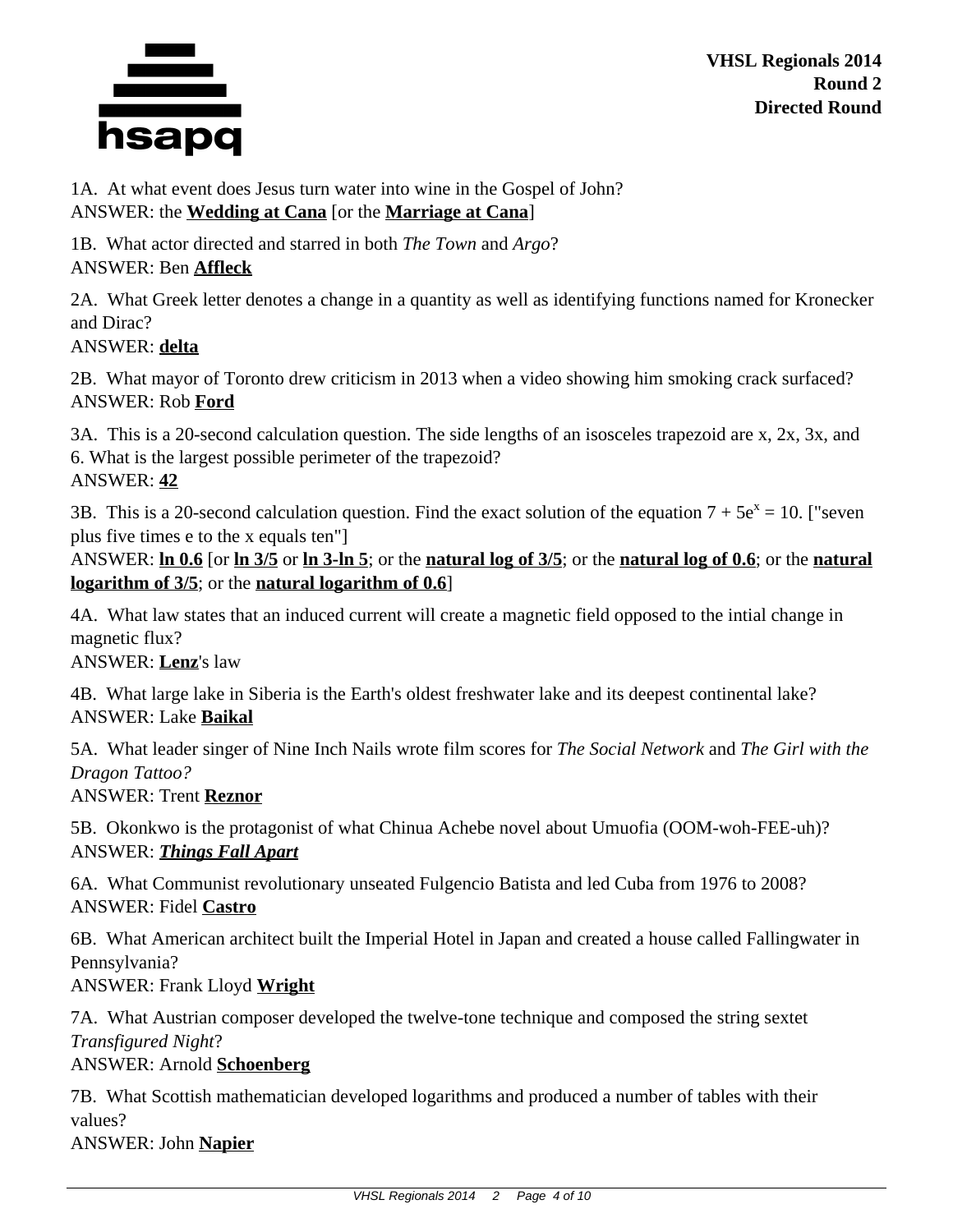8A. What ancient Greek tragedian wrote *Oedipus at Colonus* and *Oedipus Rex*? ANSWER: **Sophocles**

8B. What instrument was played by Dizzy Gillespie, Miles Davis, and Louis Armstrong? ANSWER: **trumpet**

9A. What small Ohio town became the center of a heated 2013 trial after football players Trent Mays and Ma'lik Richmond were accused of raping a classmate?

## ANSWER: **Steubenville**

9B. What English verb is equivalent to the French "tomber" and the Italian "cadere" (cah-DEE-ree)? ANSWER: to **fall**

10A. This is a 30-second calculation question. A normally distributed sample has a mean of 35 and a standard deviation of 6. Using the empirical rule, 95% of the data should lie between which two numbers? ANSWER: **23** and **47**

10B. This is a 30-second calculation question. An ant, standing 35 feet away from a tree trunk, looks up at an angle of 60 degrees and can just see the treetop. How far away is the ant from the top of the tree? ANSWER: **70** feet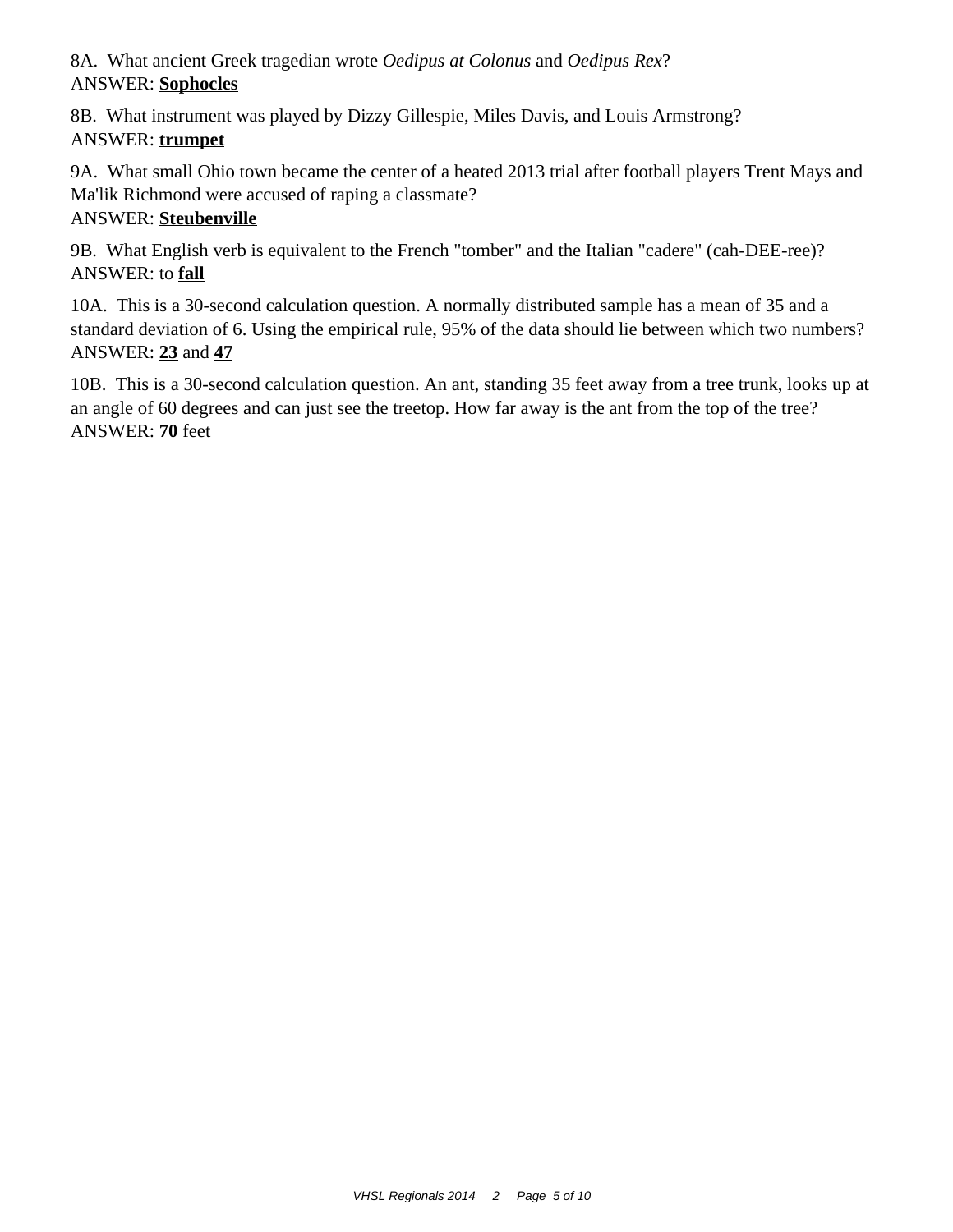

1. The symbols I and K are used for a type of these things when it is present in the inner and outer core. The two most common surface types of these things are named for Rayleigh and Love. A shadow zone results from one type of these things not penetrating the outer core and another type of them being refracted by the core-mantle boundary. Those two types are P and S. For 10 points, identify these things whose travel time is used to determine an earthquake's hypocenter. ANSWER: **seismic wave**s

066-13-96-02117

2. This region was the subject of a Marjory Stoneman Douglas book which referred to it as the "river of grass," and it contains the almost entirely uninhabited Ten Thousand Islands. The Tamiami Trail, eventually known as "Calle (KAI-yay) Ocho," runs through it. Over twelve hundred invasive Burmese pythons have been removed from this region since 2009. Napoleon Bonaparte Broward proposed draining it. This region is fed by the Kissimmee River, which empties directly into Lake Okeechobee. For 10 points, name this large tropical wetlands region in southern Florida. ANSWER: **Everglades**

052-13-96-02118

3. This goddess pulled a handful of hair out of the chest of Brontes after he placed her on his knee. This goddess killed the giants Otus and Ephialtes by tricking them into throwing a spear at each other. This goddess sent a boar to rampage through Calydon. Actaeon was transformed into a stag after he witnessed her bathing in a stream, and Leto gave birth to this goddess on Delos with her brother. For 10 points, name this Greco-Roman goddess of the moon and the twin sister of Apollo. ANSWER: **Artemis** [or **Diana**]

227-13-96-02119

4. On UML diagrams, these things are shown to have a "has a" relationship with a filled-in diamond. According to the book *Design Patterns*, a factory method is a common way to create them. In subtype polymorphism, one of these things can behave as though it belongs to different types. These things can be created by constructor methods. They can borrow attributes and behavior from their superclasses through inheritance. For 10 points, name these instances of classes, the namesake of a type of programming exemplified by C++ and Java.

ANSWER: **object**s

5. This poem's speaker asks a "mysterious priest" to "what green altar...lead'st thou that heifer lowing at the skies?" This poem's first stanza ends with seven consecutive rhetorical questions, including "What men or gods are these?" This poem's speaker says, "When old age shall this generation waste, thou shalt remain" of an object he initially addresses as a "still unravish'd bride of quietness." This poem ends with the assertion that "Beauty is truth, truth beauty." For 10 points, name this ode by John Keats addressed to a vase. ANSWER: "**Ode on a Grecian Urn**"

190-13-96-02121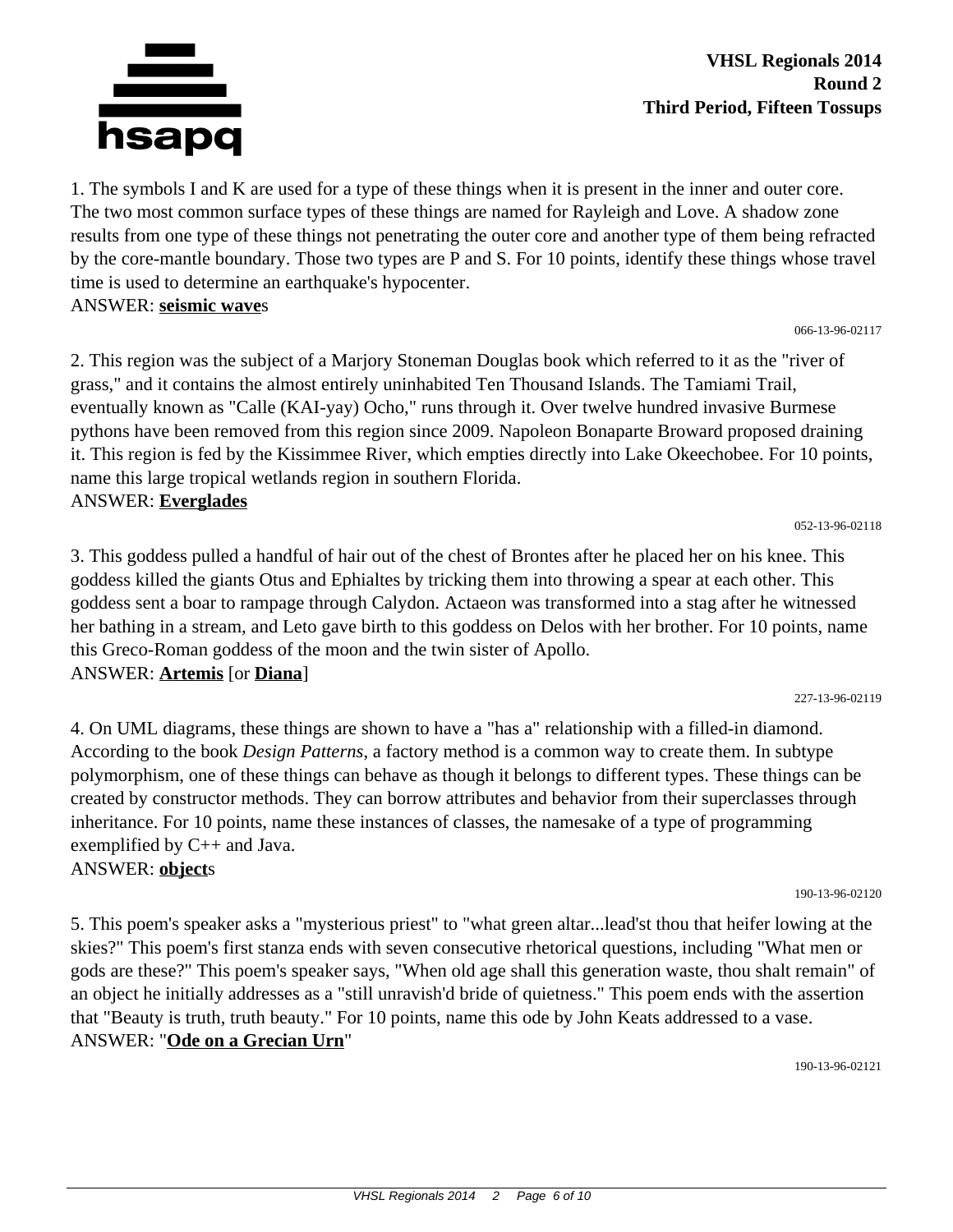6. This man wrote a four thousand word love letter to the English artist Maria Cosway. He invented a revolving book stand that could hold five books at once, and, after the burning of Washington, he offered to sell his over six thousand books to the Library of Congress. At a private 1790 dinner, this man agreed to his rival's plan of federal assumption of war debts. This politician was accused of fathering children by his slave, Sally Hemings, who lived at his plantation, Monticello. For 10 points, name this author of the Declaration of Independence.

#### ANSWER: Thomas **Jefferson**

7. A poem by this writer describes a house that uses "the gambrels of the sky" for "an everlasting roof." The narrator of a poem by this writer heard a "blue, uncertain, stumbling buzz" before she "could not see to see." This poet also described a carriage ride taken with Immortality and with horses headed "toward eternity." For 10 points, name this poet of "I heard a fly buzz when I died" and "Because I could not stop for Death," which she wrote as a recluse in Amherst, Massachusetts. ANSWER: Emily **Dickinson**

#### 023-13-96-02123

052-13-96-02122

8. These structures are maintained by CLIP and CLASP proteins. Depending on the point of attachment, these structures are divided into astral and polar types. Their formation is inhibited by the anti-cancer drug paclitaxel. Kinesin (kin-EY-sin) proteins are used for transport along these structures. A protein subunit of these structures localizes to the centrosome and assists in the formation of the mitotic spindle at "organizing centers". For 10 points, identify these largest components of the cytoskeleton, usually pictured as long, hollow rods.

ANSWER: **microtubule**s [prompt on **mitotic spindle** or equivalents]

234-13-96-02124

9. This author wrote a novel in which the title character accidentally causes Chicken Little to drown and becomes hated by everyone in a neighborhood called the Bottom. In another novel by this author, Stamp Paid takes a character across the Ohio River after she escapes from the Sweet Home plantation. That novel by this author describes how the mother of Denver killed her baby to save it from going back into slavery. For 10 points, name this American author of *Sula* who also created Sethe (SETH-uh) in *Beloved.* ANSWER: Toni **Morrison** [or Chloe Anthony **Wofford**]

023-13-96-02125

10. In diagramming a heat engine on a plot partially named for this value, it is generally shown along the y-axis. At a given mass, a gas that follows Gay-Lussac's (GEH LOO-sack's) law will have this value directly proportional to the gas's temperature. This value is kept constant for a gas when considering the relationship of Charles's Law between temperature and volume, and this value is also kept constant in an isobaric process. For 10 points, name this value measured in Pascals and calculated by taking force over area.

### ANSWER: **pressure**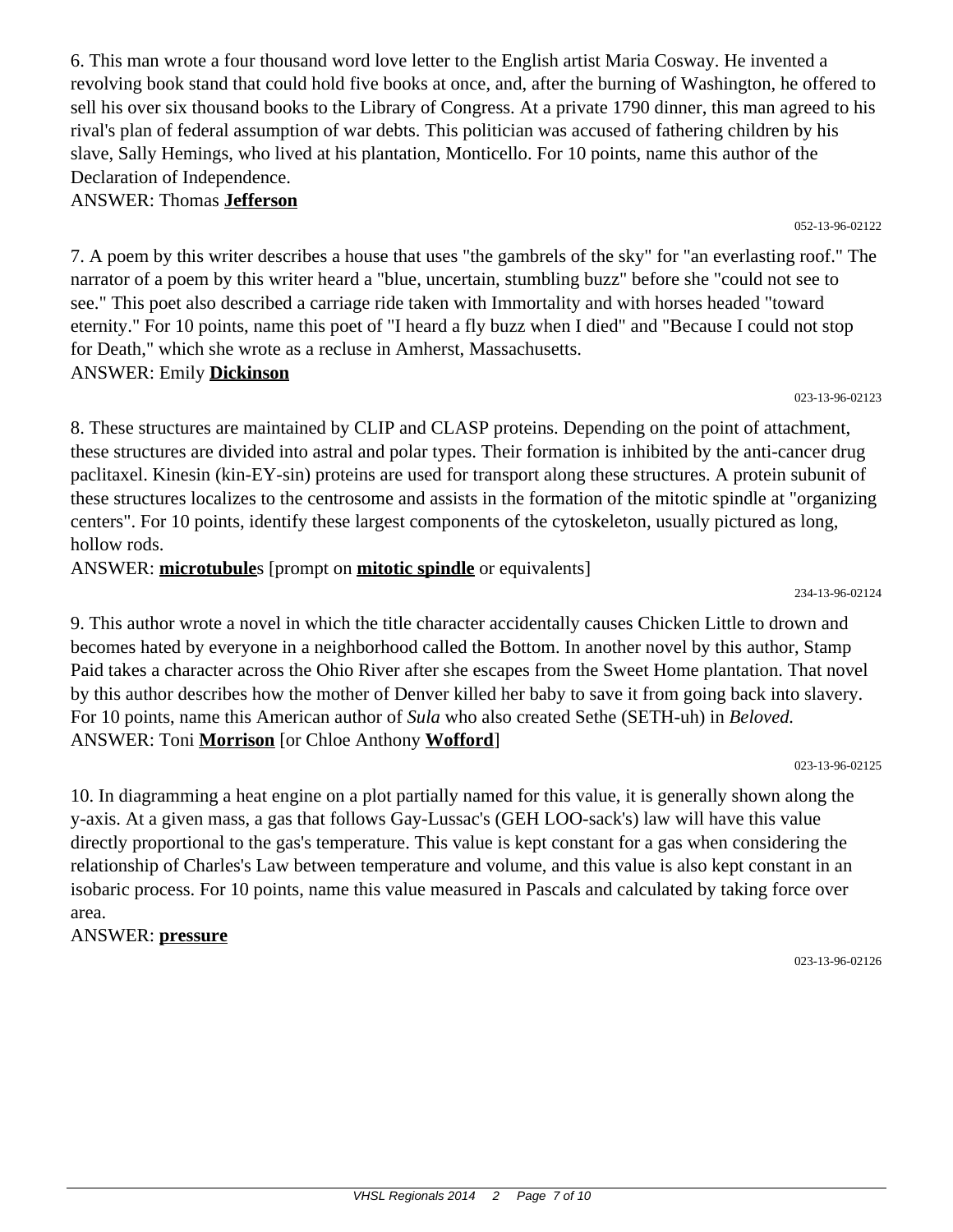11. The ultimate origin of this word is the 2005 "Biz Cas Fri 1" episode of *Homestar Runner,* in which this name is applied to Strong Bad. Images described by this word usually depict Kabosu, a rescue adoption belonging to kindergarten teacher Atsuko Sato. This entity lends its name to a Bitcoin competitor with a hundred-billion-unit mining threshold that was introduced in December 2013. For 10 points, "much popularity, very meme (MEEM), wow" was achieved by what 2013 Internet fad in which enthusiastic phrases float around a picture of a Shiba Inu (SHEE-bah EE-noo)?

ANSWER: **doge** [or **Shibe** until "Shiba Inu" is read; or **doge**coin; "doge" can be pronounced like the "DOHJ" of Venice, like a "dog", or like a "doggie," all are correct]

12. This movement's leaders founded *The Dial,* a periodical edited by Margaret Fuller. Harvard Divinity School attacked this movement after its leader discounted the miracles of Jesus in his "Divinity School Address." That Unitarian minister from this movement was the author of "Self-Reliance." Hindu philosophy inspired a writer from this movement who wrote a book about "life in the woods" by the title pond. For 10 points, name this early American literary movement represented by Ralph Waldo Emerson and Henry David Thoreau.

# ANSWER: **transcendentalism**

13. Kenneth Spence worked within this theory, and wrote on "discrimination learning" in its framework. Edward Tolman developed a "purposive" form of this school of thought, which was extensively applied to learning by Clark Hull. A psychologist from this school conditioned "Little Albert" to fear white rats, and another member of this school used operant conditioning to train pigeons to play table tennis. For 10 points, name this school to which John Watson and B.F. Skinner belonged, which denies the role of free will in its namesake phenomenon.

ANSWER: **behaviorism** [or **behaviorist** psychology, etc.]

14. A battle fought near this city shortened the reign of a native monarch, causing the bestowing of the nickname "The Winter King." In this city, Frederick V was crowned a year before losing outside its walls at White Mountain to Holy Roman Emperor Ferdinand II. Protestants in this city said that a pile of manure saved two regents and a secretary after they fell from its chancellery tower in 1618. For 10 points, name this historical capital of Bohemia, where the Thirty Years's War was sparked by a defenestration. ANSWER: **Prague** [or **Praha**]

104-13-96-02130

15. This molecule is the most common source of the donor group in kinase-mediated transfer reactions. Fatty acid oxidation that does not take place in the peroxisome is coupled to the production of this molecule. The enzyme that produces this molecule has F sub zero and F sub one regions and is a synthase embedded in the mitochondrial membrane. Glycolysis produces two molecules of NADH (N A D H) and two molecules of this compound. For 10 points, name this molecule that is the energy currency of the cell. ANSWER: **ATP** [or **adenosine triphosphate**]

066-13-96-02131

080-13-96-02128

019-13-96-02127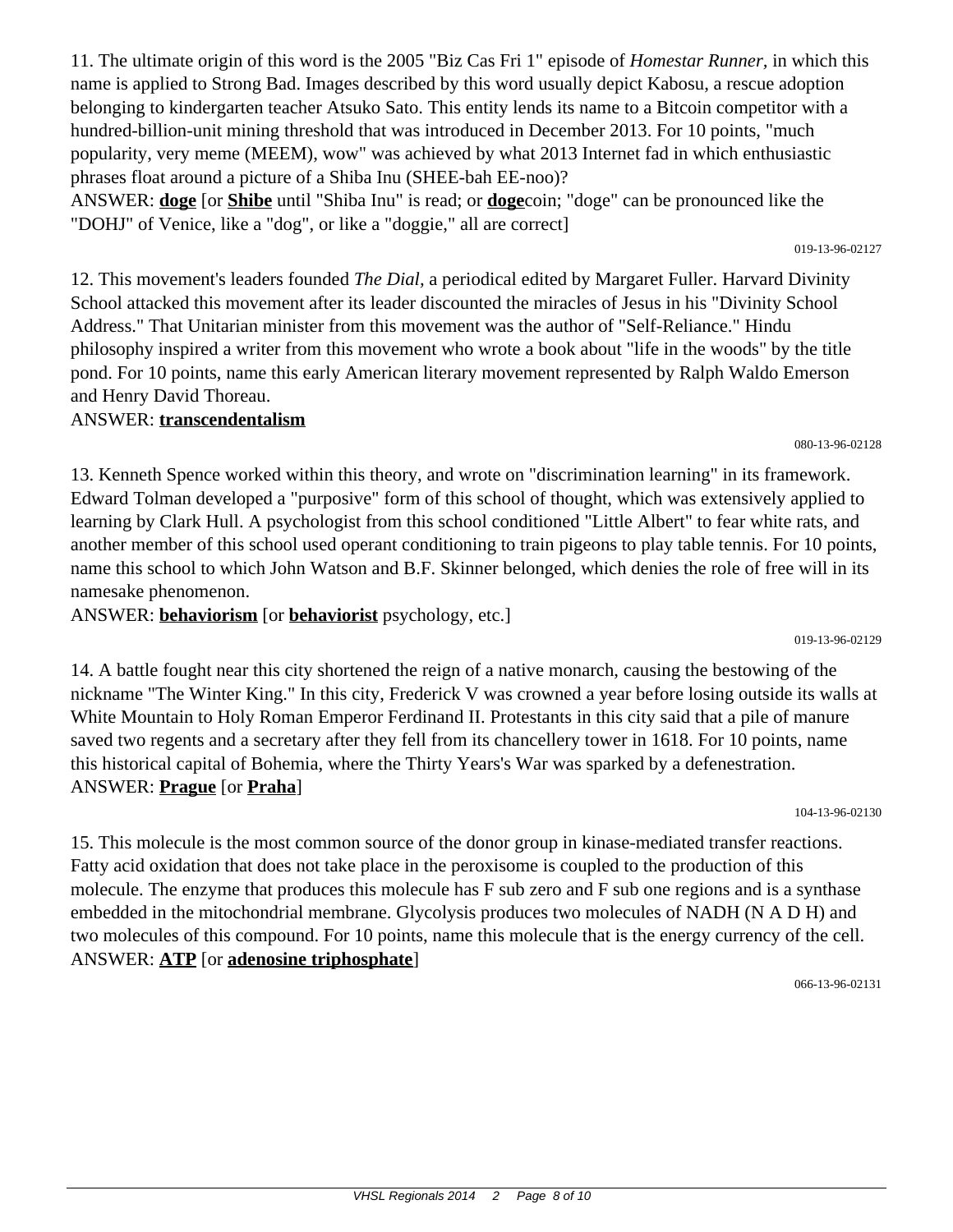

1. This man created a character who writes poems about "the groan of a gravelled grouse" and a poem on Peace that begins with the line, "When the widgeon westward winging." In another story by this creator of Reginald, Conradin escapes his strict guardian by worshiping the ferret Sredni Vashtar. The protagonist of another story is horrified to see Mr. Stapleton and his friends returning home after a girl told him they had died years ago. For 10 points, name this author of "The Open Window." ANSWER: **Saki** [or Hector Hugh **Munro**]

121-13-96-02132

2. At constant temperature, this process occurs in a direction that minimizes chemical potential by maximizing entropy. An equation governing this process sets its rate inversely proportional to the square root of molar mass. This process is governed by Fick's Laws and Graham's Law. When it occurs through a semipermeable membrane, it is called osmosis. For 10 points, name this random movement of particles from areas of high concentration to areas of low concentration.

ANSWER: **diffusion** [prompt on **effusion**; prompt on **osmosis** until it is read]

190-13-96-02133

3. Mikhail Chumakov led a Research Institute focusing on this disease in the Soviet Union. Two of the men who studied how to cure this were the scientists H.R. Cox and Hilary Koprowski. In trying to stop this disease, Thomas Francis Jr. directed a nationwide field trial that involved nearly two million children. This disease was the original focus of the March of Dimes, and it led to many patients being place in "iron lungs." This disease had two different vaccines developed in the 1950s. For 10 points, name this disease that was rampant before the oral and injected vaccines were created by Albert Sabin and Jonas Salk. ANSWER: **polio**myelitis [or **infantile paralysis**]

023-13-96-02134

4. This author wrote a story in which Mrs. Pike recognizes Mr. Petrie as a fugitive rapist from California. This author of "Petrified Man" also created a character named Sonny, who helps the protagonist after his car falls in a ravine. Phoenix Jackson travels to Natchez in order to pick up medicine for her grandson in this author's "A Worn Path," and she wrote a story in which Stella-Rondo brings home Shirley T. on Independence Day. For 10 points, name this American author of "Why I Live at the P.O." ANSWER: Eudora **Welty**

227-13-96-02135

5. An outgroup is typically used to root these objects. Like cladograms, these objects are used to visualize relationships in the field of systematics. These objects can be used to determine whether a group of organisms is monophyletic, paraphyletic, or polyphyletic. Branch points on these objects represent the point at which two lineages split from a common ancestor. For 10 points, identify these "trees" that show the evolutionary relationships between species or other taxons.

ANSWER: **phylogenetic tree**s [or **evolutionary tree**s; or **phylogeny**; prompt on **cladogram**s until it is read; prompt on **tree of life**; prompt on **dendrogram**s; prompt on **phylogram**s; prompt on **chronogram**s]

This is a calculation question. An ordered data set consists of the numbers 3, 8, 15, 20, 21, 35. What is the interquartile range of the data? ANSWER: **13**

<sup>066-13-96-02136</sup>